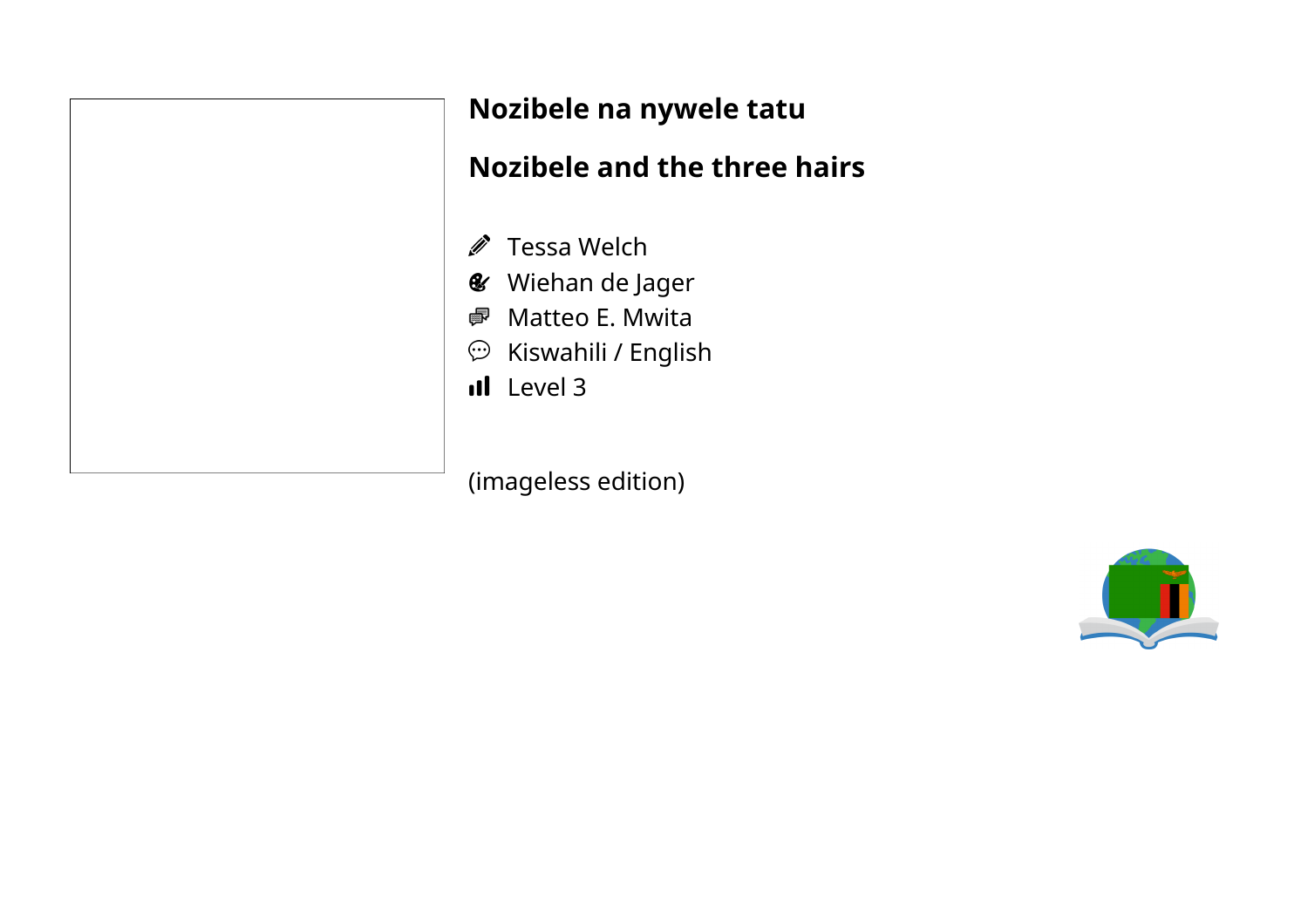Hapo zamani za kale, wasichana watatu walienda kukusanya kuni.

• • •

A long time ago, three girls went out to collect wood.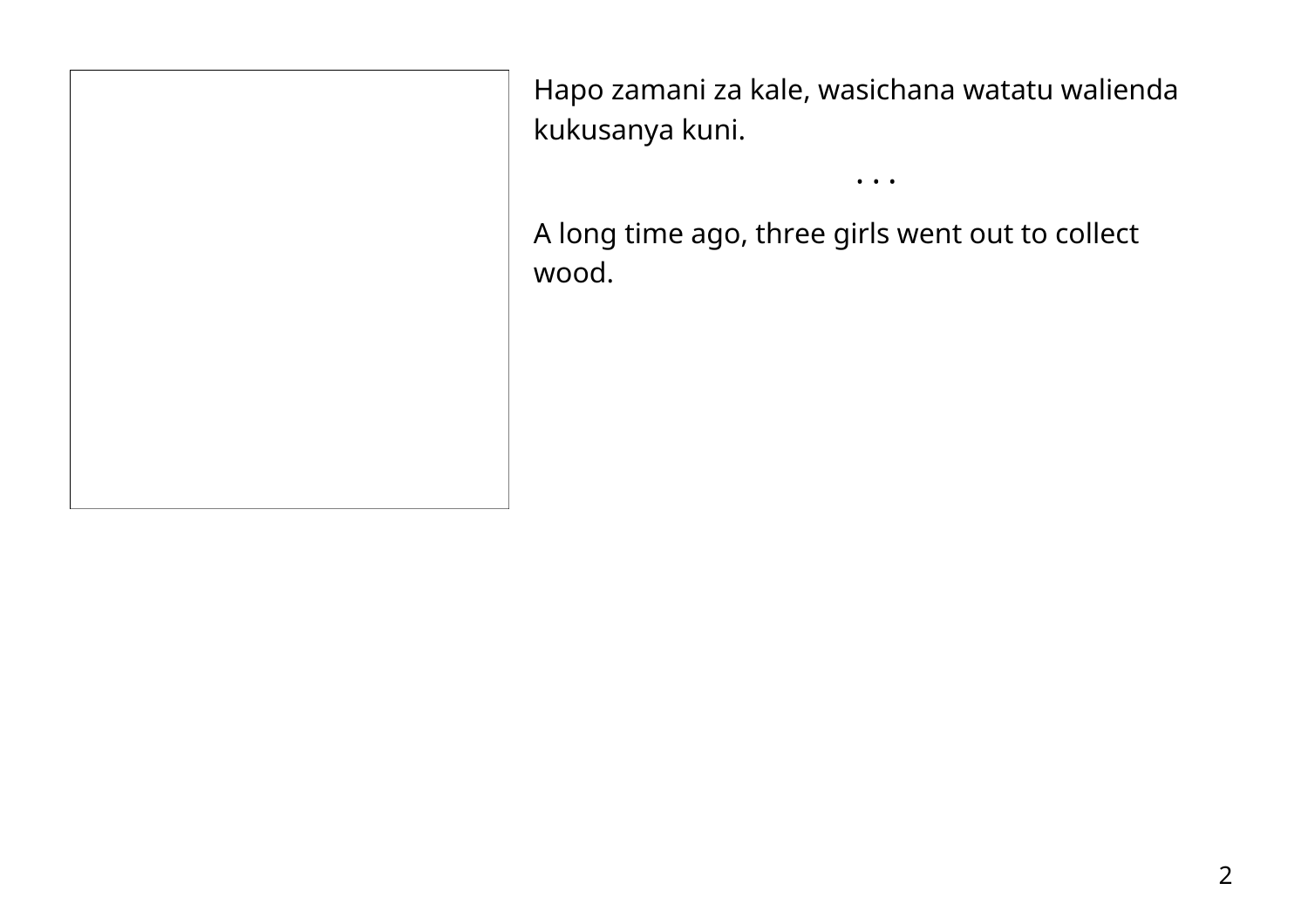Ilikuwa ni siku yenye jua kali na wakaamua kwenda mtoni kuogelea. Wakaogelea huku wakicheza na kurushiana maji.

• • •

It was a hot day so they went down to the river to swim. They played and splashed and swam in the water.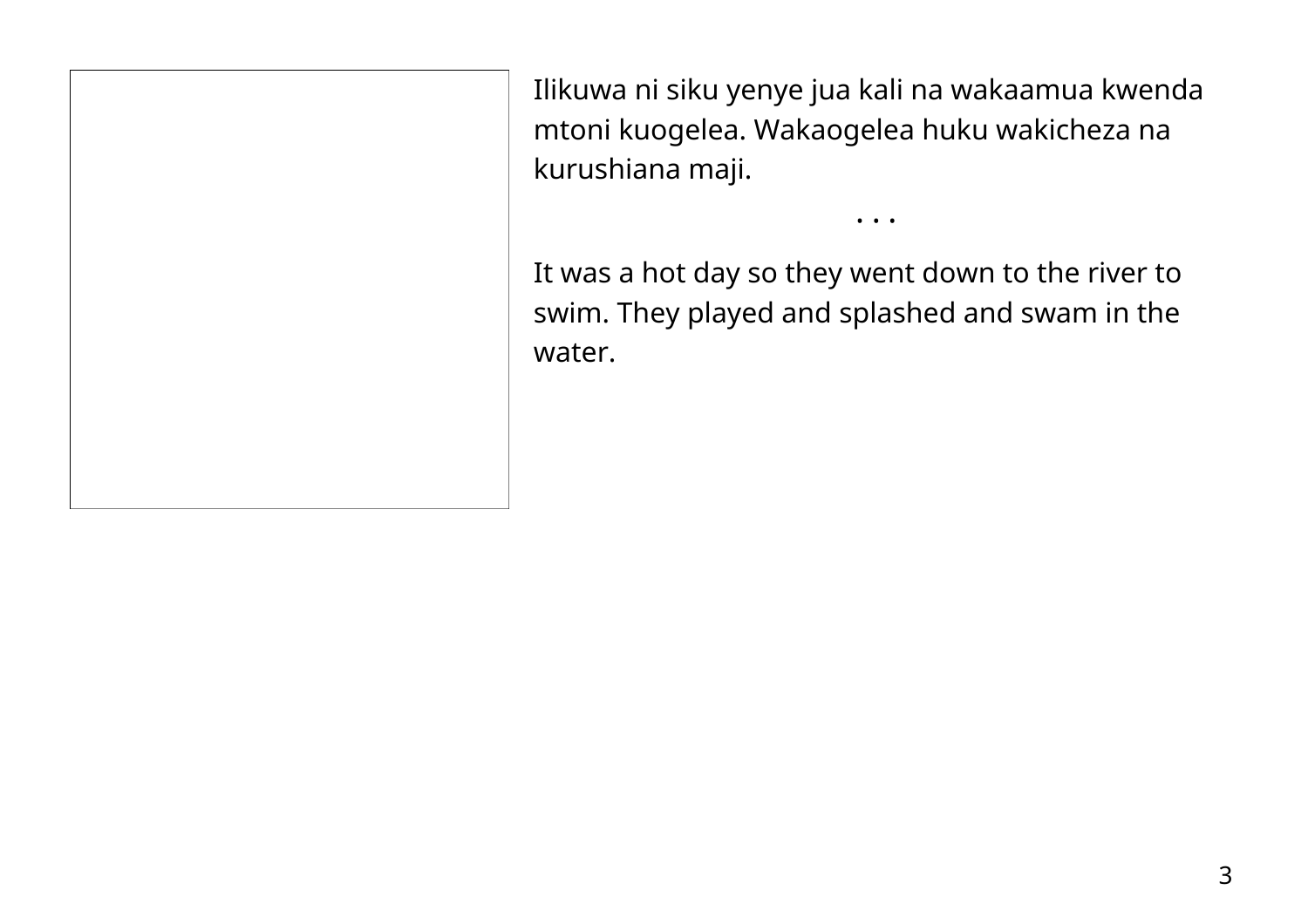Ghafla waligundua kuwa muda umekwenda. Wakaharakisha kurudi nyumbani.

Suddenly, they realised that it was late. They hurried back to the village.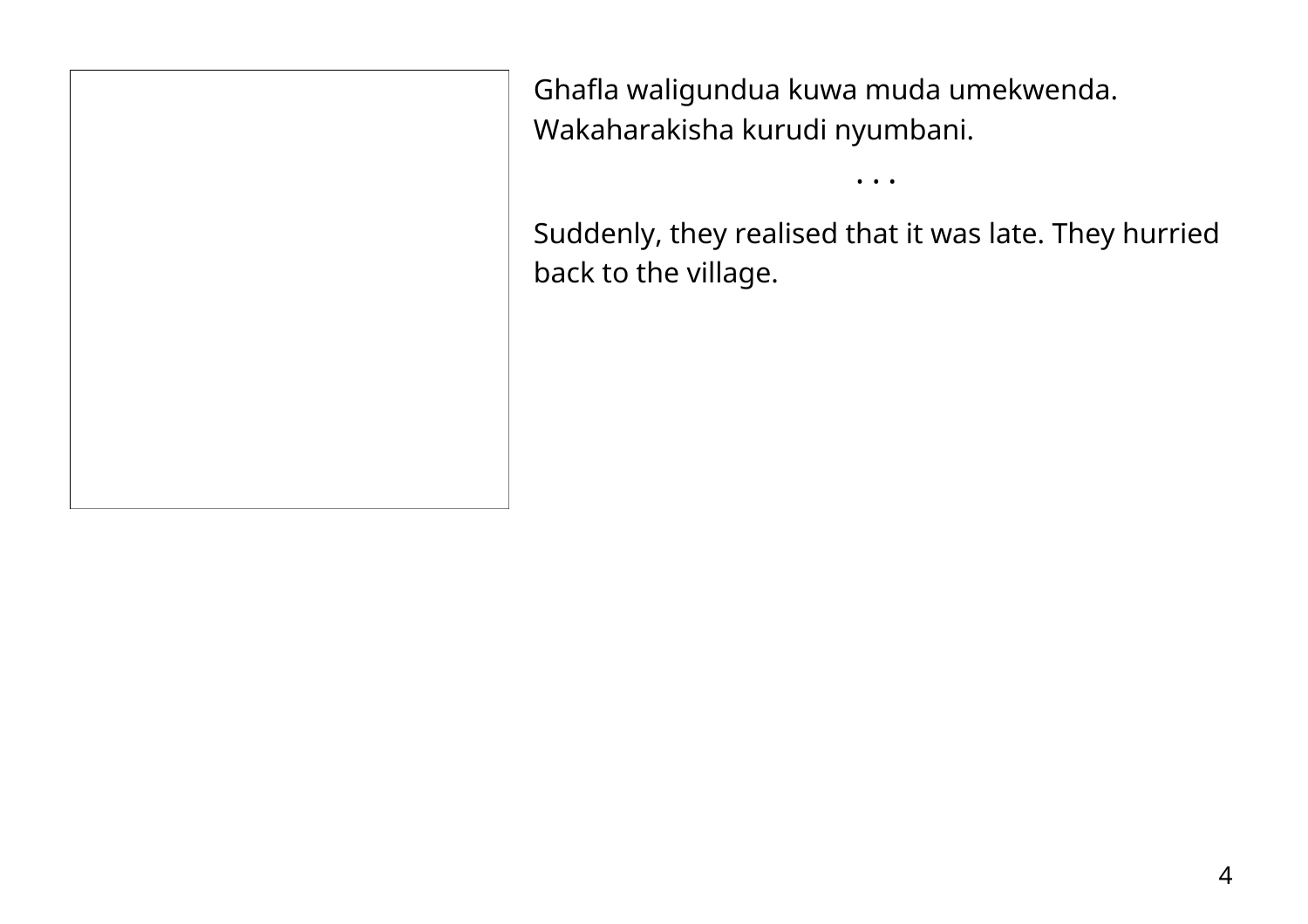Walipokuwa wanakaribia kufika nyumbani, Nozibele akajishika shingoni. Alikuwa amesahau shanga zake! "Tafadhali turudini!" aliwasihi rafiki zake. Lakini rafiki zake wakasema tumechelewa.

• • •

When they were nearly home, Nozibele put her hand to her neck. She had forgotten her necklace! "Please come back with me!" she begged her friends. But her friends said it was too late.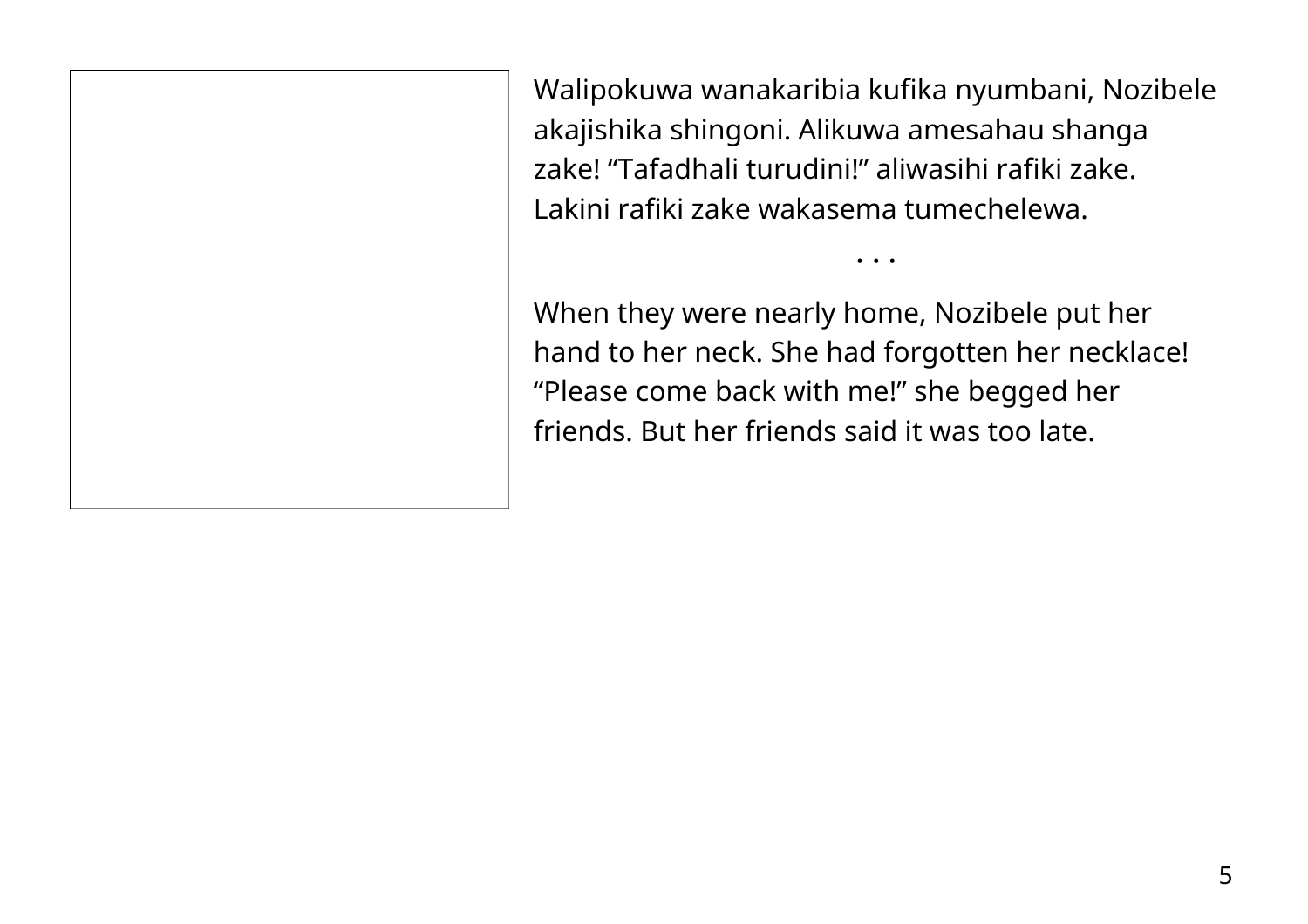Kwa hiyo Nozibele akarudi mwenyewe mtoni. Akapata shanga zake na akakimbia kurudi nyumbani. Lakini akapotea gizani.

So Nozibele went back to the river alone. She found her necklace and hurried home. But she got lost in the dark.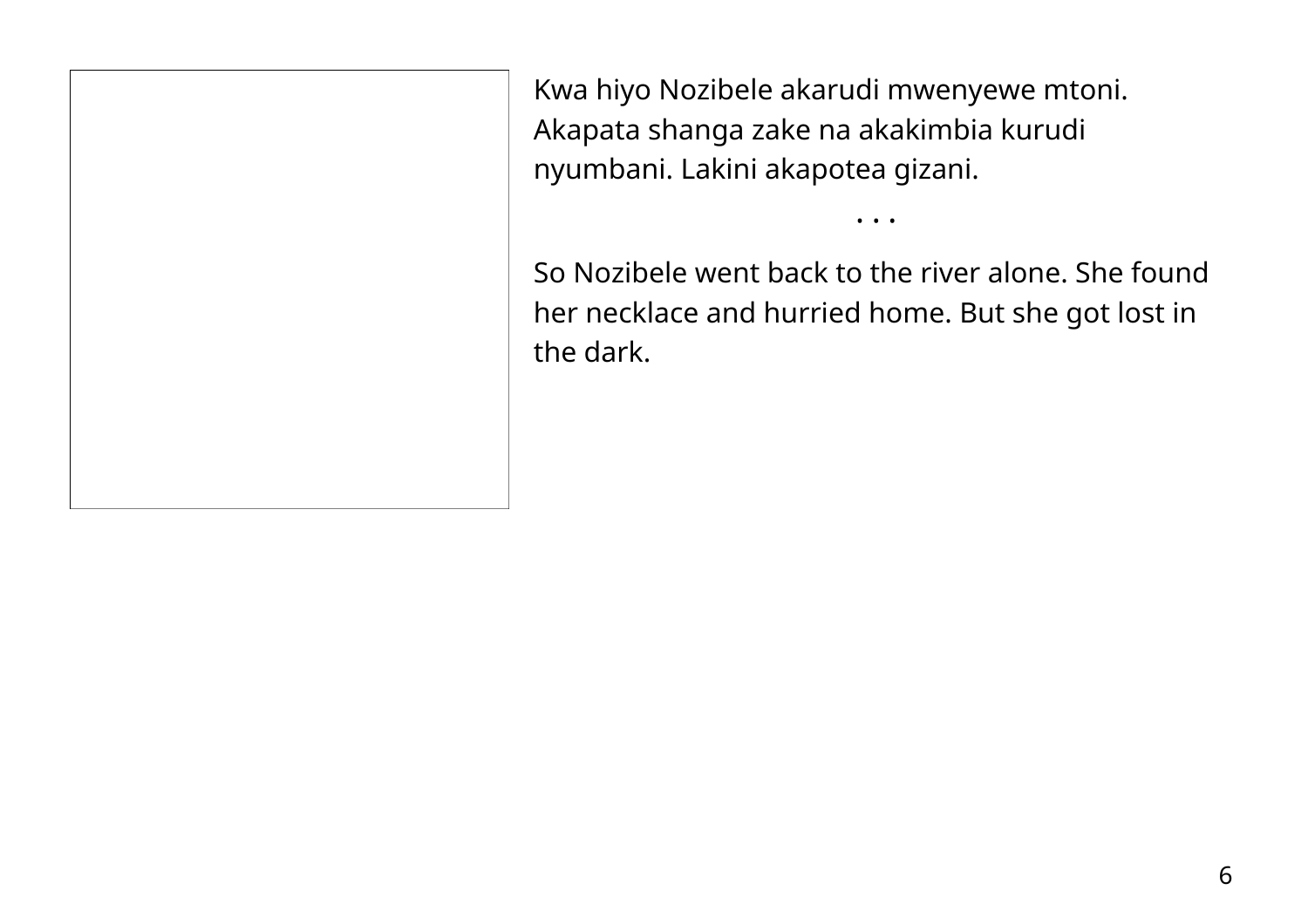Kwa mbali akaona mwanga unatoka kwenye nyumba. Akakimbilia kwenye nyumba na kugonga mlango.

• • •

In the distance she saw light coming from a hut. She hurried towards it and knocked at the door.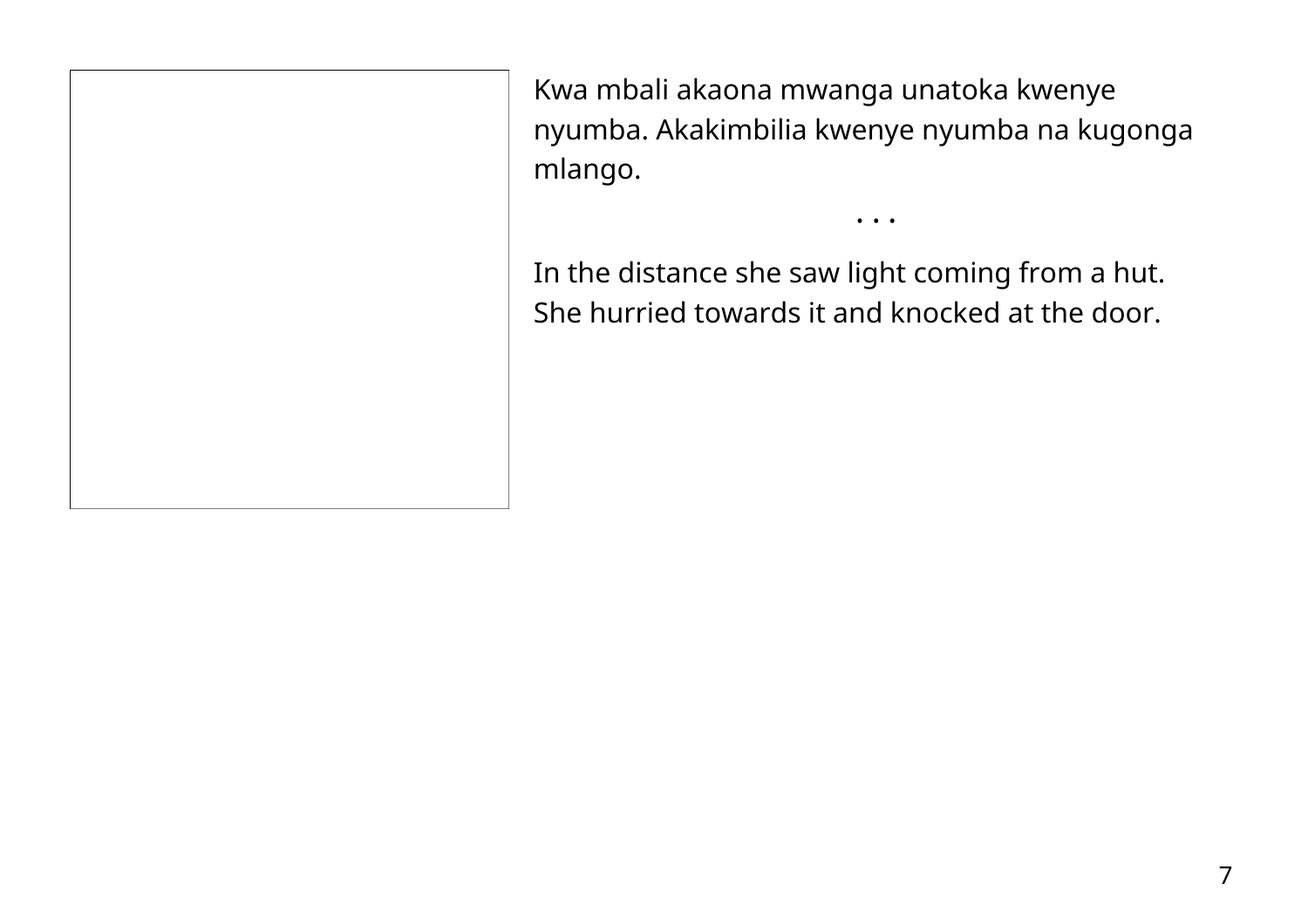Akastaajabu kumwona mbwa akifungua mlango na akasema, "Unataka nini?" "Nimepotea na ninatafuta sehemu ya kulala," akasema Nozibele. "Ingia ndani, la sivyo nitakung'ata!" mbwa akamwambia. Nozibele akaingia ndani.

To her surprise, a dog opened the door and said, "What do you want?" "I'm lost and I need a place to sleep," said Nozibele. "Come in, or I'll bite you!" said the dog. So Nozibele went in.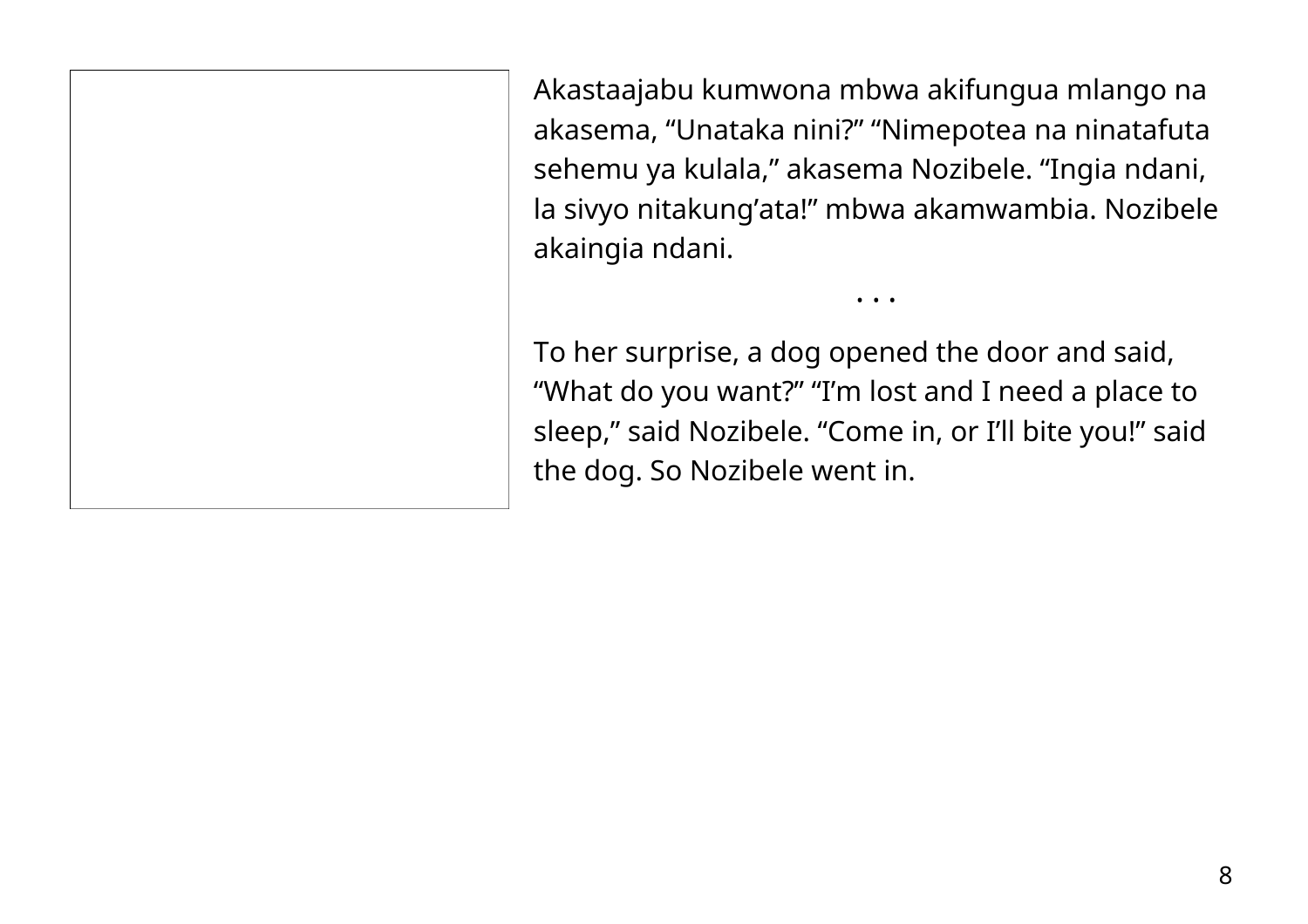Mbwa akamwambia, "Nipikie!" "Sijawahi kumpikia mbwa," akajibu. "Pika, la sivyo nitakung'ata!" mbwa akasema. Nozibele akampikia mbwa chakula.

Then the dog said, "Cook for me!" "But I've never cooked for a dog before," she answered. "Cook, or I'll bite you!" said the dog. So Nozibele cooked some food for the dog.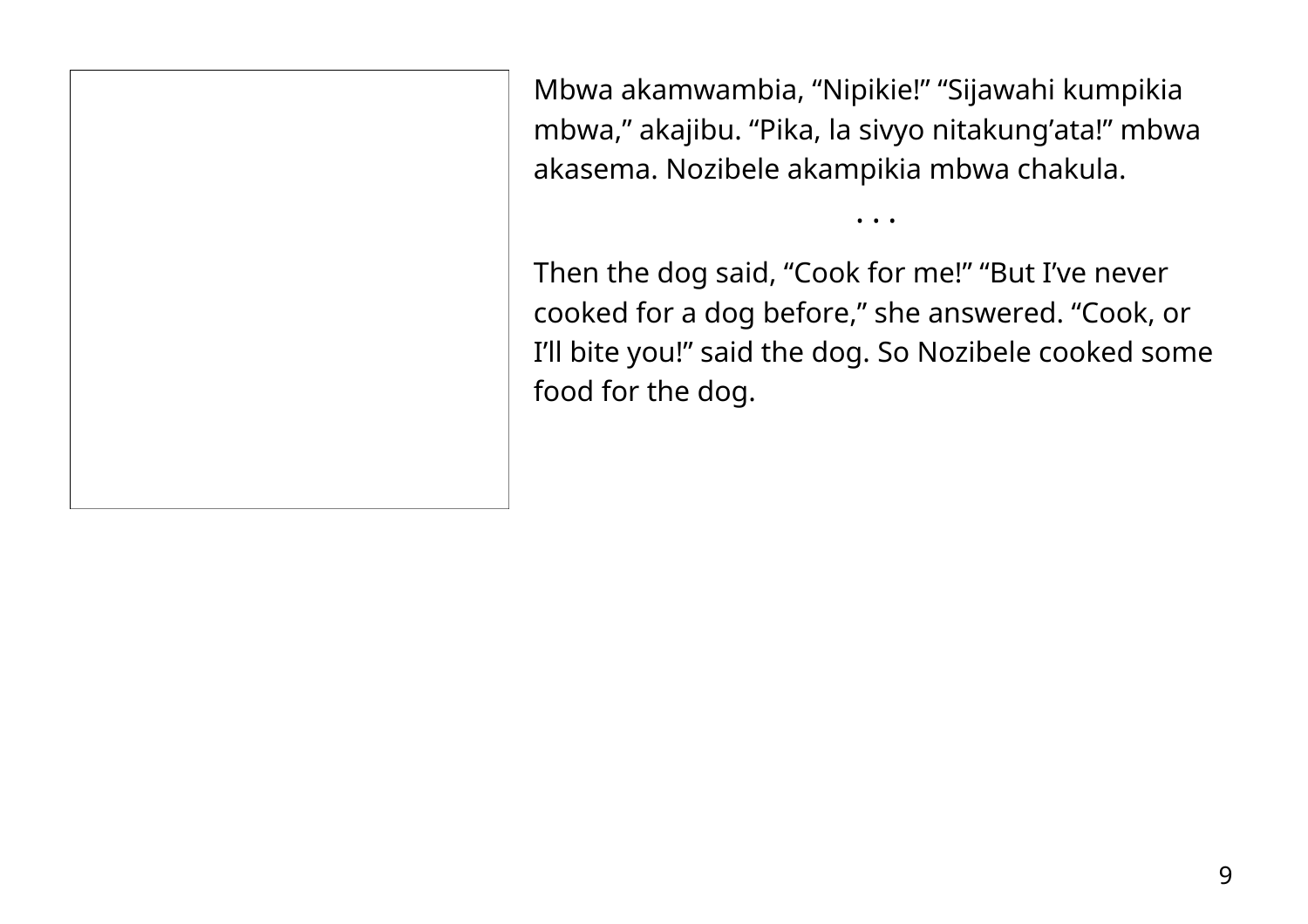Mbwa akamwambia, "Nitandikie kitanda!" Nozibele akajibu, "Sijawahi kumtandikia mbwa kitanda." "Tandika kitanda, la sivyo nitakung'ata!" mbwa akasema. Nozibele akatandika kitanda.

Then the dog said, "Make the bed for me!" Nozibele answered, "I've never made a bed for a dog." "Make the bed, or I'll bite you!" the dog said. So Nozibele made the bed.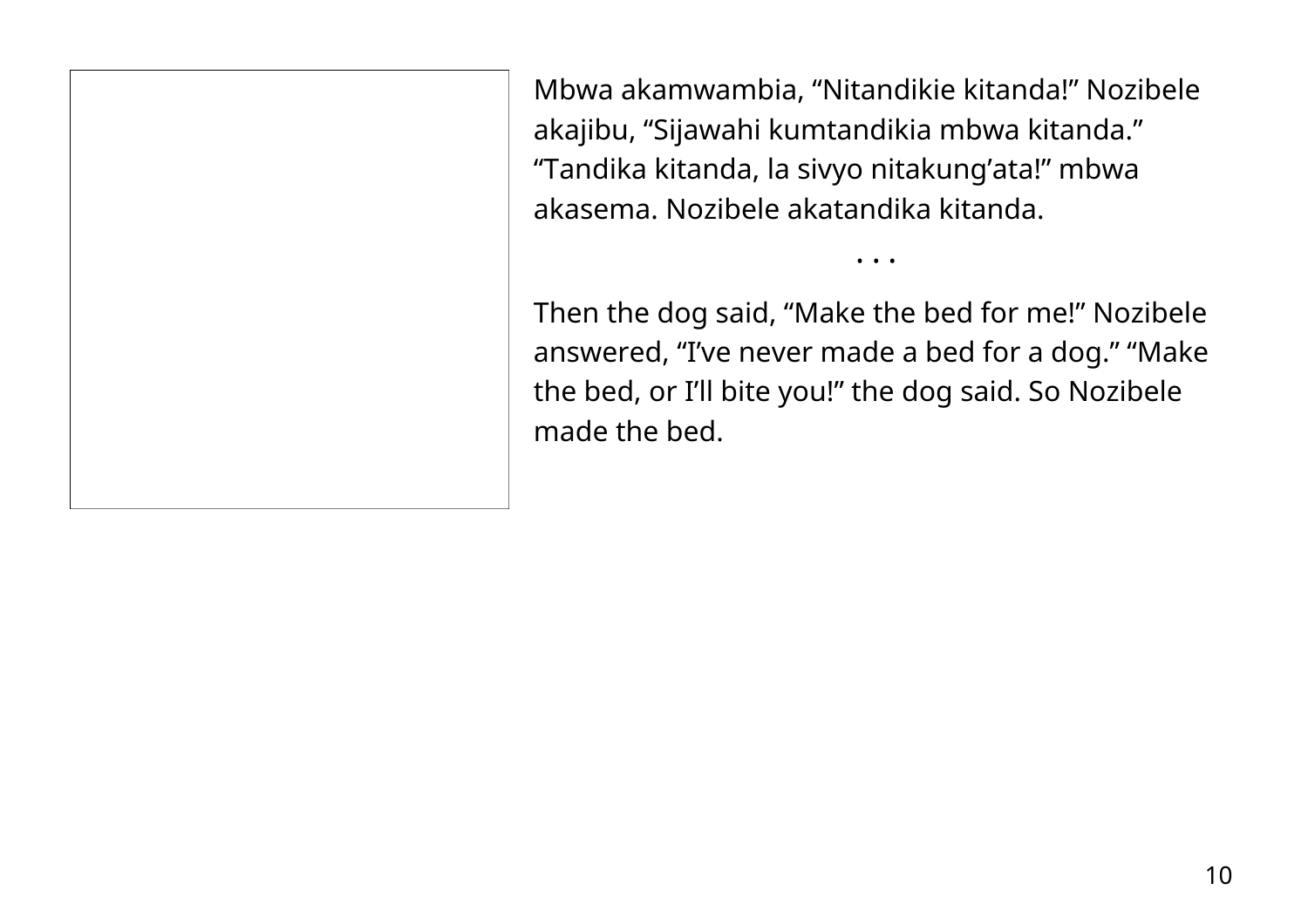Akawa kila siku anampikia, anamfulia na kumfagilia mbwa. Siku moja mbwa akasema, "Nozibele, leo naenda kuwatembelea rafiki zangu. Fagia nyumba, pika chakula na osha vitu vyangu kabla sijarudi."

• • •

Every day she had to cook and sweep and wash for the dog. Then one day the dog said, "Nozibele, today I have to visit some friends. Sweep the house, cook the food and wash my things before I come back."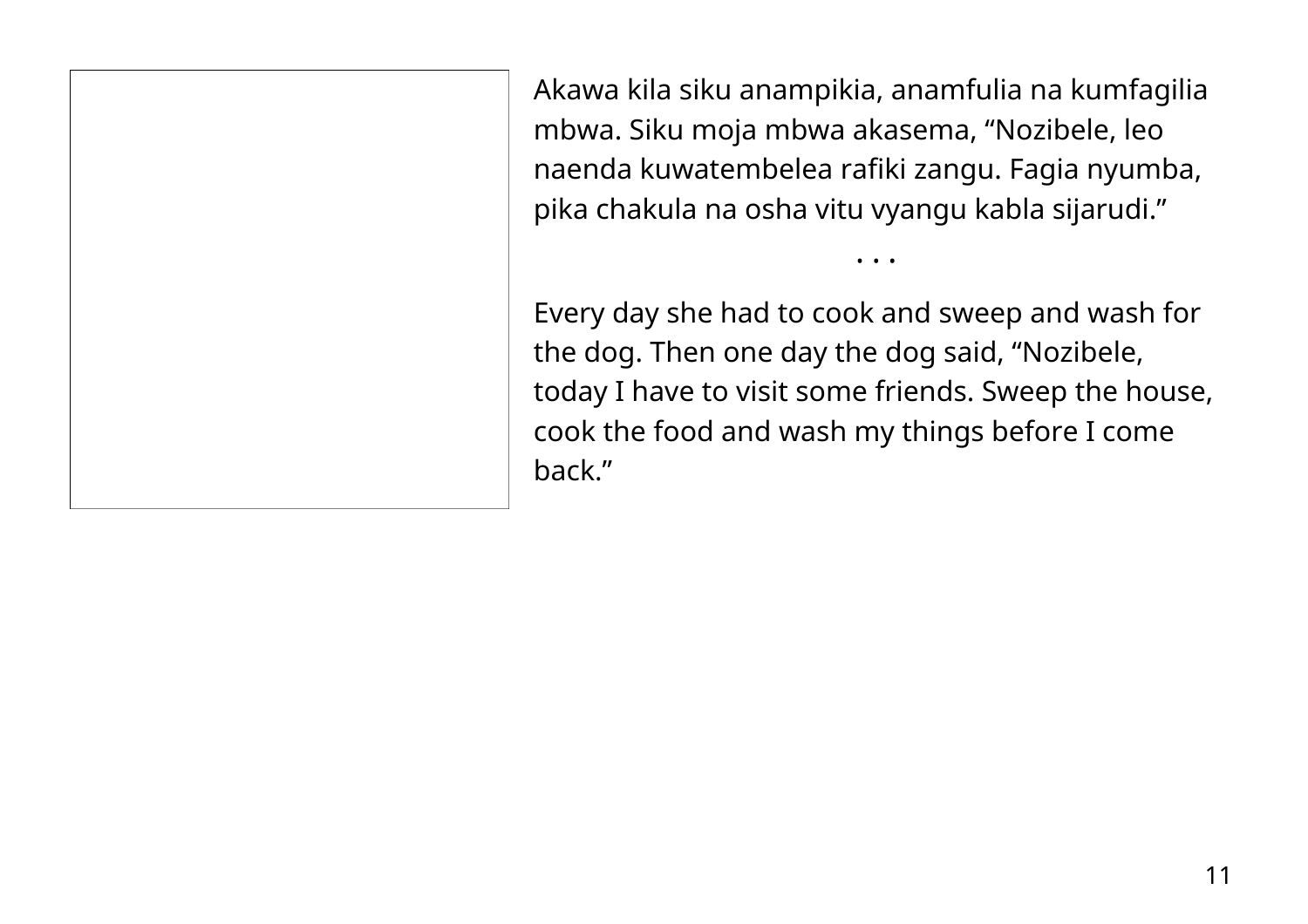Mara baada tu ya mbwa kuondoka, Nozibele akanyofoa nywele tatu kutoka kwenye kichwa chake. Akaweka unywele mmoja chini ya kitanda, mmoja nyuma ya mlango, na mwingine akauweka kwenye uzio wa nyumba. Halafu, akakimbia kuelekea nyumbani kwa nguvu zote.

As soon as the dog had gone, Nozibele took three hairs from her head. She put one hair under the bed, one behind the door, and one in the kraal. Then she ran home as fast as she could.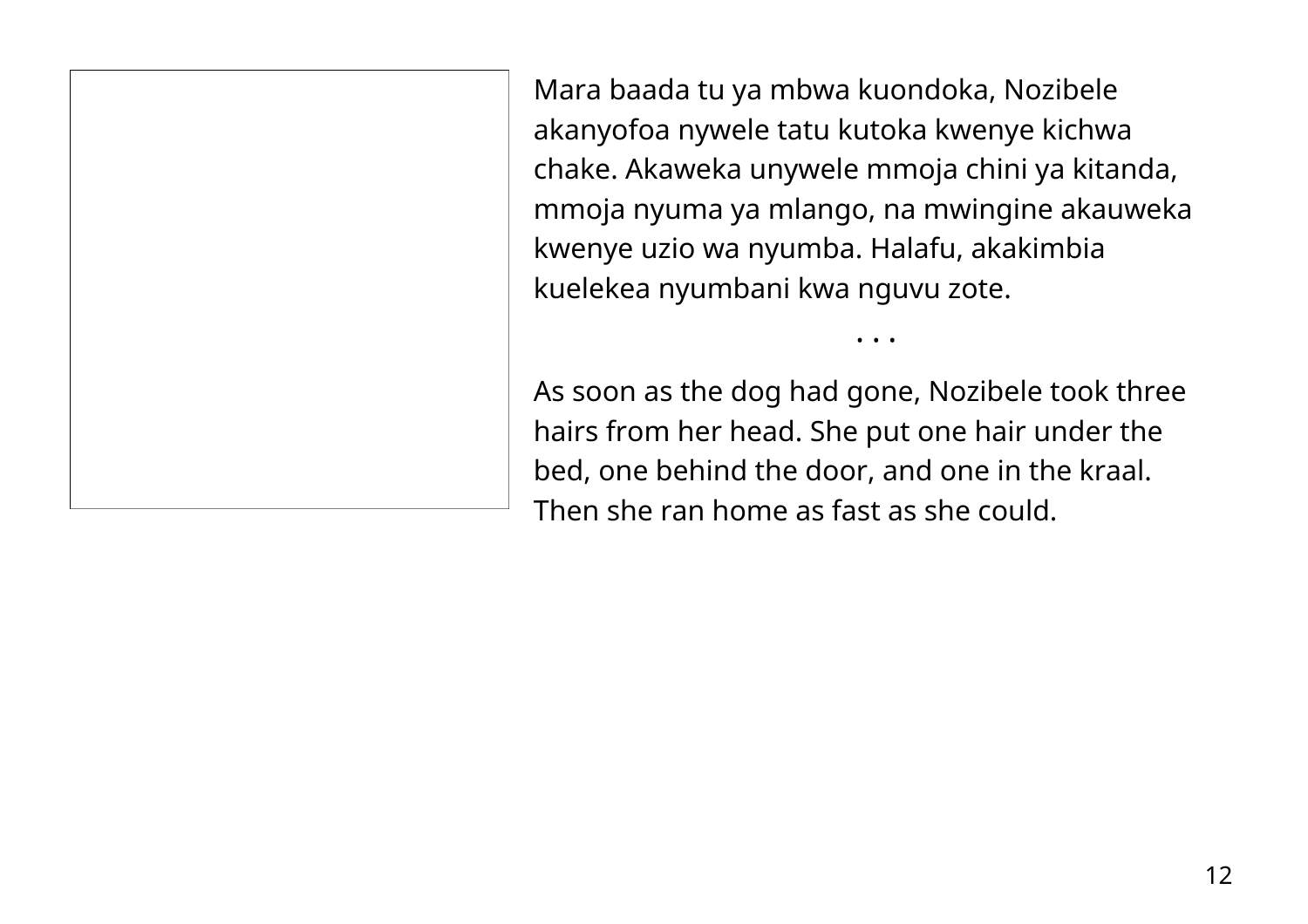Mbwa aliporudi akaanza kumtafuta Nozibele. "Nozibele, uko wapi?" akapiga kelele. "Niko hapa, chini ya kitanda," unywele wa kwanza ukajibu. "Nipo hapa nyuma ya mlango," unywele wa pili ukajibu. "Niko hapa kwenye uzio," unywele wa tatu ukajibu.

• • •

When the dog came back, he looked for Nozibele. "Nozibele, where are you?" he shouted. "I'm here, under the bed," said the first hair. "I'm here, behind the door," said the second hair. "I'm here, in the kraal," said the third hair.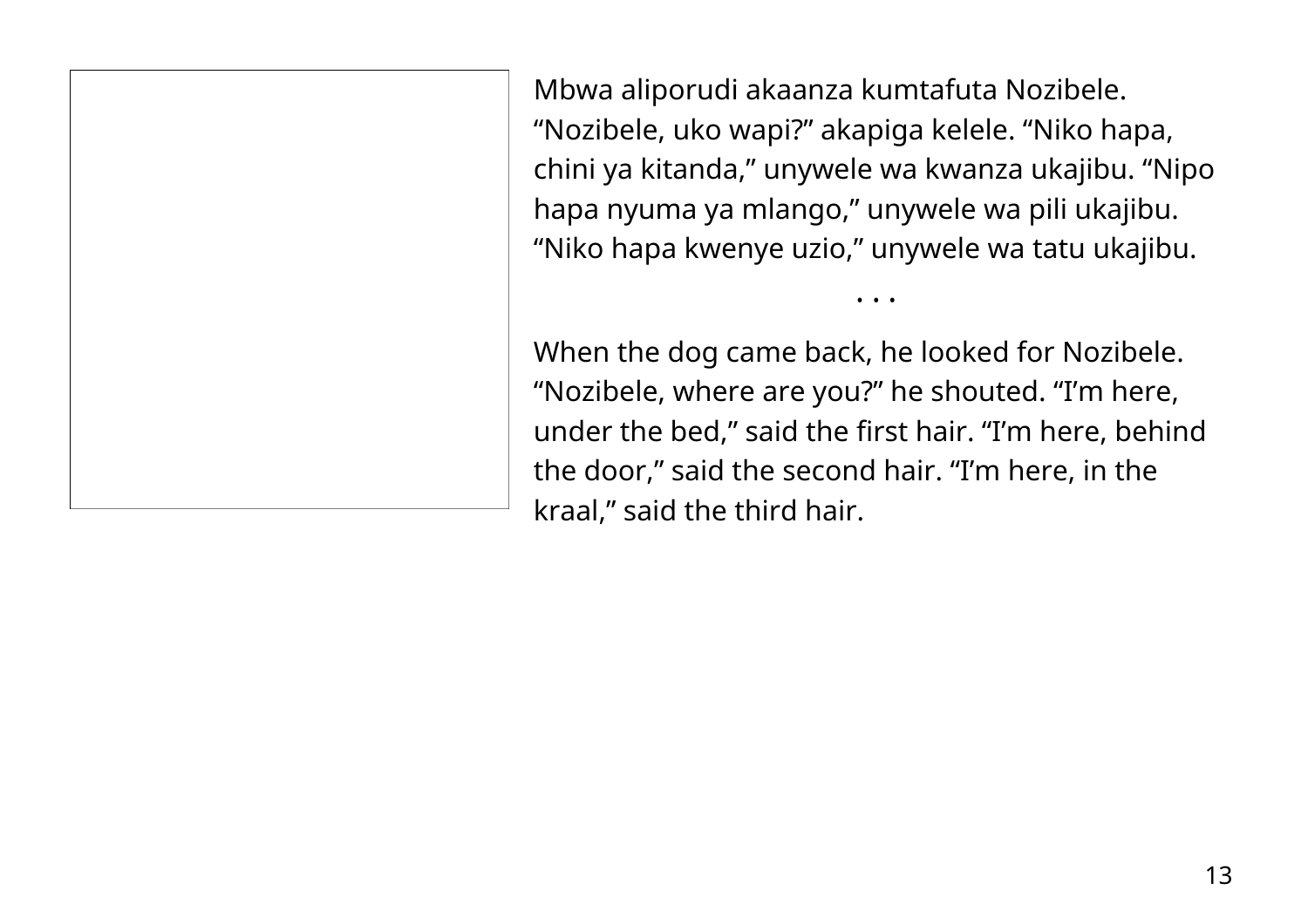Mbwa akagundua kuwa Nozibele amemkimbia. Kwa hiyo akakimbia kuelekea kijijini. Kaka zake Nozibele walikuwa wakimsubiri na fimbo. Mbwa alipowaona akageuka na kukimbia, na hajawahi kuonekana tena.

• • •

Then the dog knew that Nozibele had tricked him. So he ran and ran all the way to the village. But Nozibele's brothers were waiting there with big sticks. The dog turned and ran away and has never been seen since.